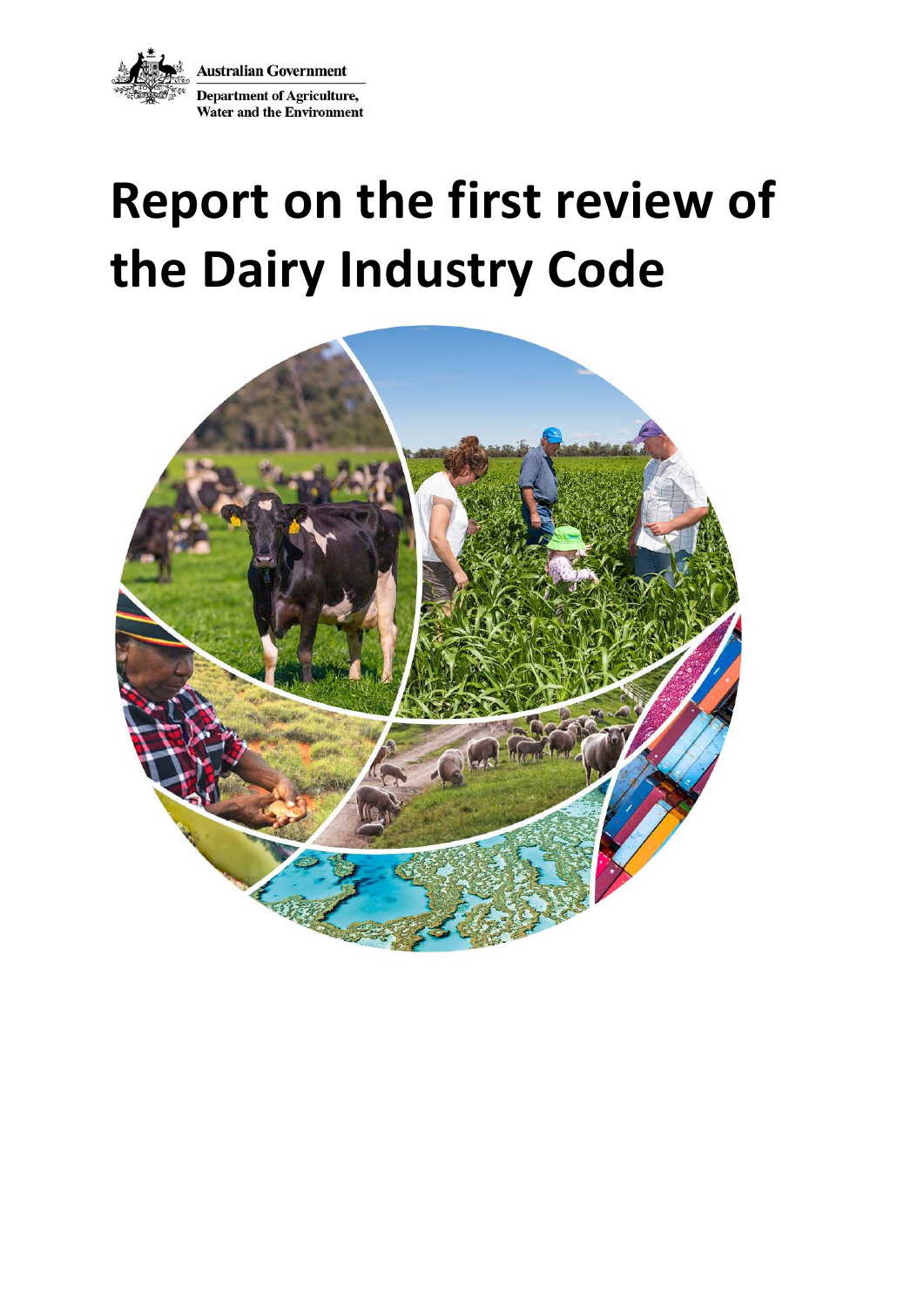#### © Commonwealth of Australia 2021

#### **Ownership of intellectual property rights**

Unless otherwise noted, copyright (and any other intellectual property rights) in this publication is owned by the Commonwealth of Australia (referred to as the Commonwealth).

#### **Creative Commons licence**

All material in this publication is licensed under [a Creative Commons Attribution 4.0 International Licence](https://creativecommons.org/licenses/by/4.0/legalcode) except content supplied by third parties, logos and the Commonwealth Coat of Arms.

Inquiries about the licence and any use of this document should be emailed t[o copyright@awe.gov.au.](mailto:copyright@awe.gov.au)



#### **Cataloguing data**

This publication (and any material sourced from it) should be attributed as: DAWE 2021, *Report on the first review of the Dairy Industry Code*, Department of Agriculture, Water and the Environment, Canberra, December. CC BY 4.0.

ISBN 978-1-76003-501-3

This publication is available a[t https://haveyoursay.awe.gov.au/dairy-code-of-conduct-review.](https://haveyoursay.awe.gov.au/dairy-code-of-conduct-review)

Department of Agriculture, Water and the Environment GPO Box 858 Canberra ACT 2601 Telephone 1800 900 090 We[b awe.gov.au](https://www.awe.gov.au/)

#### **Disclaimer**

The Australian Government acting through the Department of Agriculture, Water and the Environment has exercised due care and skill in preparing and compiling the information and data in this publication. Notwithstanding, the Department of Agriculture, Water and the Environment, its employees and advisers disclaim all liability, including liability for negligence and for any loss, damage, injury, expense or cost incurred by any person as a result of accessing, using or relying on any of the information or data in this publication to the maximum extent permitted by law.

#### **Acknowledgements**

The authors thank interview and survey participants for their input. Thanks also to the participants of the Dairy Code Review Reference Group for their support during the project and in preparing this report.

#### **Acknowledgement of Country**

We acknowledge the Traditional Custodians of Australia and their continuing connection to land and sea, waters, environment and community. We pay our respects to the Traditional Custodians of the lands we live and work on, their culture, and their Elders past and present.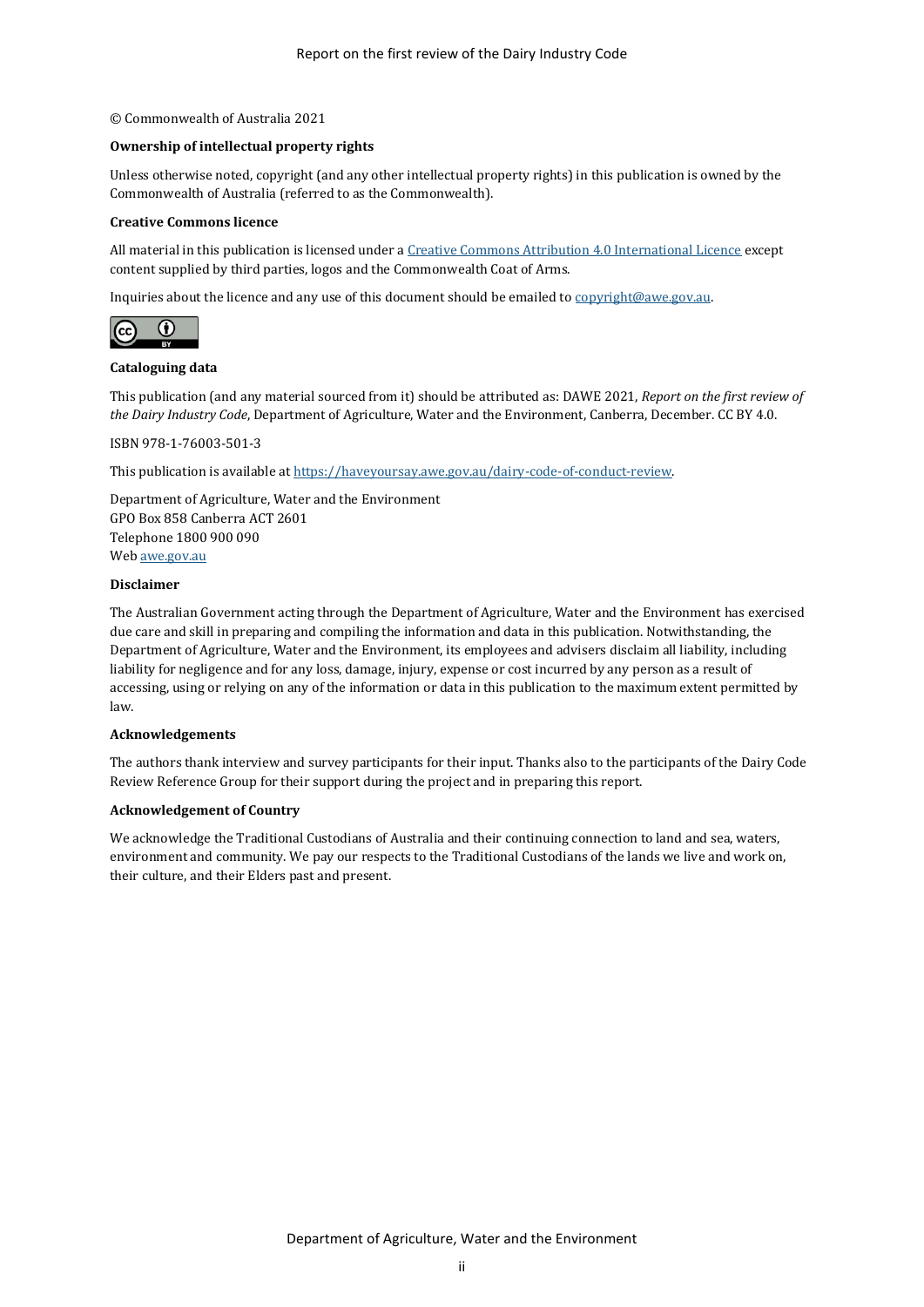## Contents

| $\mathbf{1}$            |     |  |  |
|-------------------------|-----|--|--|
|                         |     |  |  |
| $\mathbf{2}$            |     |  |  |
|                         |     |  |  |
|                         |     |  |  |
|                         |     |  |  |
|                         |     |  |  |
| 3                       |     |  |  |
|                         |     |  |  |
|                         |     |  |  |
|                         |     |  |  |
| $\overline{\mathbf{4}}$ |     |  |  |
|                         | 4.1 |  |  |
|                         | 4.2 |  |  |
|                         | 4.3 |  |  |
|                         |     |  |  |

### Maps

### **Tables**

|--|--|--|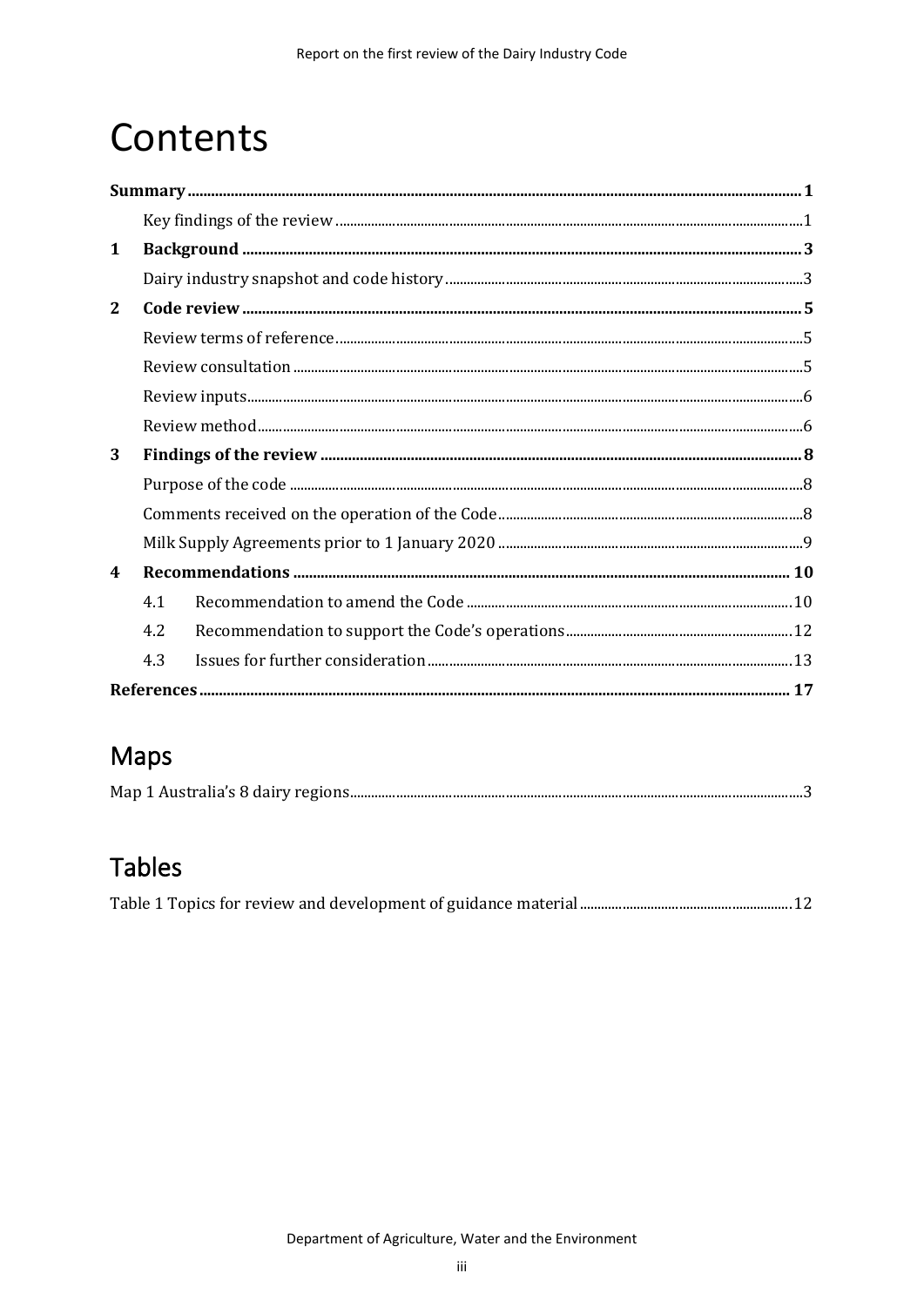## <span id="page-3-0"></span>Summary

The dairy industry is Australia's third largest rural industry, with a farmgate value of milk of \$4.7 billion in 2020-21. Over 4,600 dairy farms are spread across Australia's 8 dairy regions, from far north Queensland to Tasmania and Western Australia, and are primarily small, family owned and operated businesses. The industry is distinct due to the highly perishable nature of milk, which requires collection every 24 to 48 hours for transportation to processors. The perishable nature of milk, and limited choice of processors, means farmers generally have limited bargaining power. It was for this reason, and following the recommendation of the 2018 Australian Competition and Consumer Commission (ACCC) inquiry into the Australian dairy industry, that the government introduced the Competition and Consumer (Industry Codes – Dairy) Regulations 2019.

On 25 May 2021, the Hon David Littleproud MP, Minister for Agriculture and Northern Australia, announced the first review of the Code would commence. This follows the requirement that a review of the Code is undertaken on or after 1 January 2021. Reviewing the operation of the Code ensures that requirements and responsibilities under the Code are operating as intended.

A second review of the Code is required to be undertaken on or after 1 January 2023.

### <span id="page-3-1"></span>**Key findings of the review**

In considering all the information presented in public submissions and through consultation, the review concludes that the Code is working as intended. Substantial evidence was presented during the review that supports this position. Nonetheless, while the general sentiment of the comments received were highly supportive of the Code, areas for improvement were identified. The following recommendations are made in this report to improve the operation of the Code:

### **Recommendation 1**

The Code should be amended to:

- a) clarify the definition of 'minimum price' under the Code, to explain that deductions related to milk quality will not contravene the 'minimum price' requirements
- b) allow, where agreed by both parties to a Milk Supply Agreement (MSA), an exemption from the minimum price requirements for a specified quantity of milk to enable participation in alternative milk pricing markets
- c) confer the roles of mediation and arbitration adviser under the Code to the Australian Small Business and Family Enterprise Ombudsman.

### **Recommendation 2**

To support the operation of the Code, the Australian Government should:

- a) develop additional guidance material to assist compliance with the Code
- b) work with industry stakeholders to continue to make improvements to price transparency.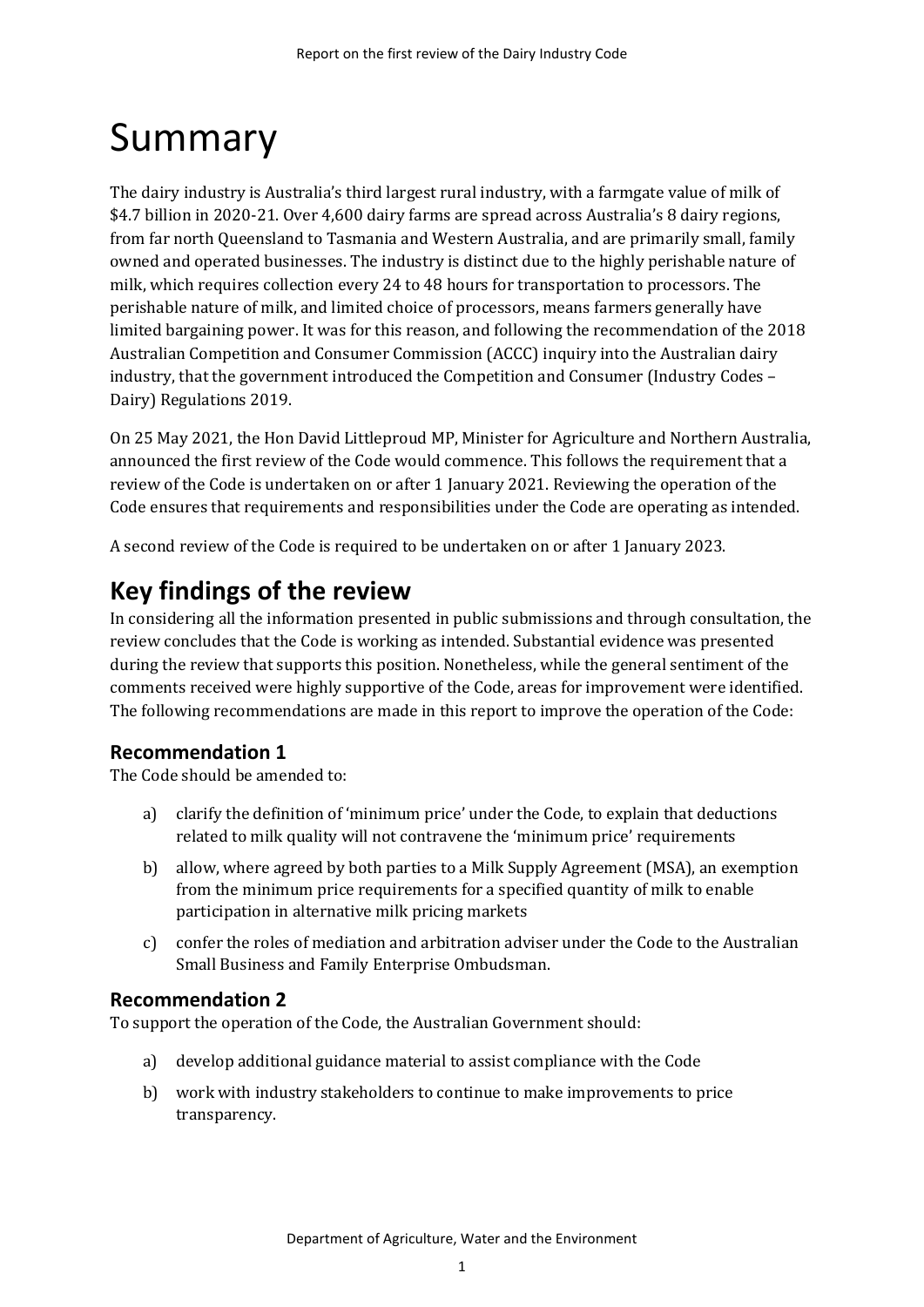### **Recommendation 3**

The Australian Government and industry stakeholders should investigate and gather further evidence to determine suitable solutions to address the following areas for potential improvements to the Code:

- a) Extensions of 3-year contracts
- b) Small business definition and exemptions
- c) MSA variation requirements
- d) Non-exclusive contract arrangements
- e) Minimum price in multi-year contracts
- f) Multi-party dispute resolution and arbitration.

While all issues and suggested solutions raised in submissions were considered, not all the issues are addressed within the report's recommendations. Issues were considered based on a variety of factors including, but not limited to, the level of evidence presented, whether the issue was within the scope of the Terms of Reference and the regulatory impact of the proposed solution (refer to the Review method). The absence of a recommendation to an issue raised in this report does not preclude it being revisited in the Code's second review scheduled in 2023.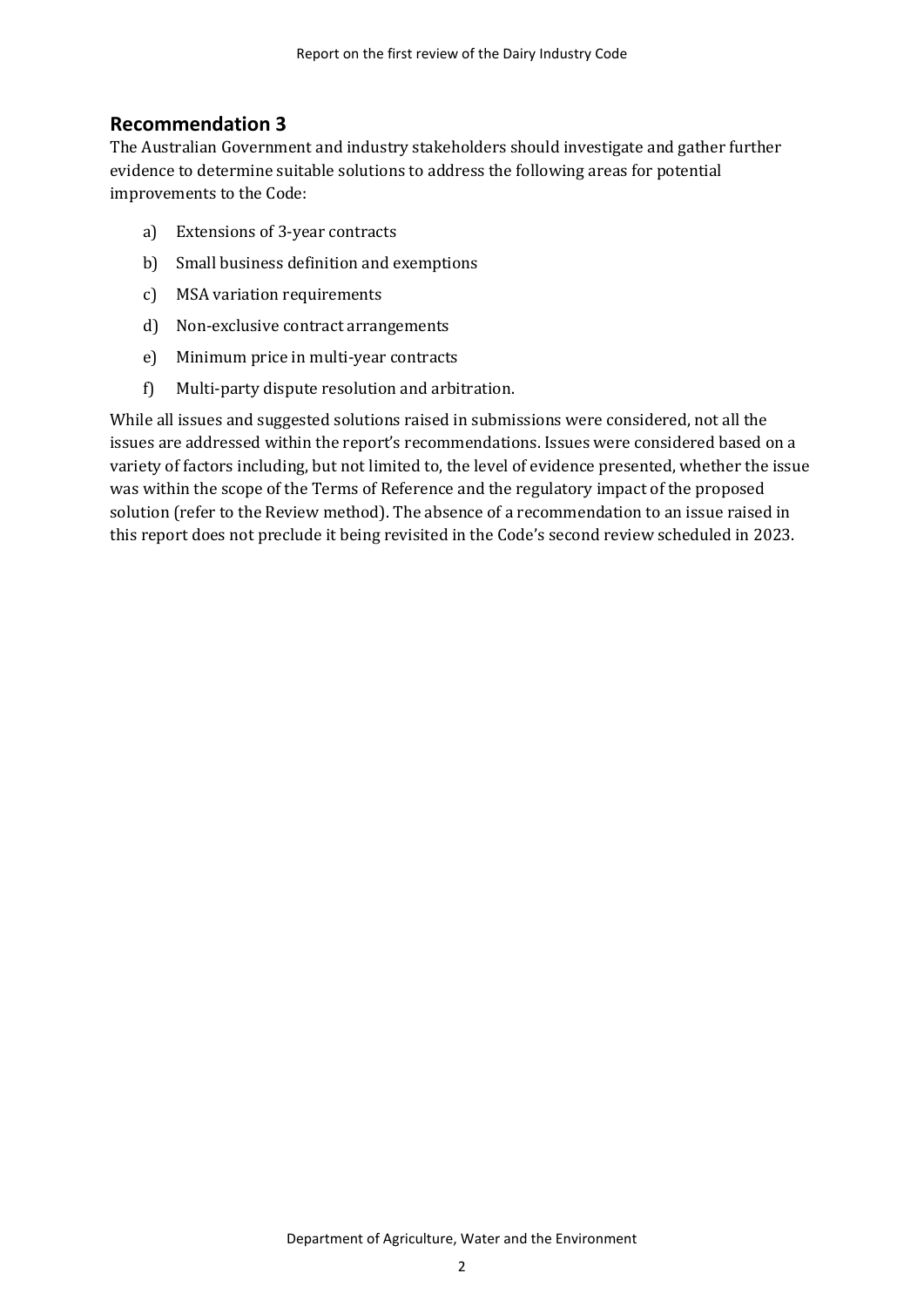## <span id="page-5-0"></span>1 Background

### <span id="page-5-1"></span>**Dairy industry snapshot and code history**

The Australian dairy industry is a \$15.7 billion farm, manufacturing and export industry with a farm gate value alone of \$4.7 billion. The industry consists of around 4,600 dairy farms which produce approximately 8.8 billion litres of milk a year. It is estimated to directly employ approximately 37,400 people on farms and in factories, while more than 100,000 Australians rely on dairy for their livelihoods, including vets, scientists, mechanics, and feed suppliers.

Dairying in Australia occurs across 8 key regions in Australia [\(Map 1\)](#page-5-2) with over 100 processing plants situated across these regions. Most dairy production occurs in Victoria which accounts for about 64% of total production (2019–20). New South Wales (12%) and Tasmania (11%) are the next largest dairy production areas.

The northern regions and Western Australia predominantly supply milk for processing to the domestic fresh drinking milk market, while the southern regions are more export orientated, focussing on producing milk for manufacturing into products such as cheese, butter, milk powder and yoghurt for domestic and export markets. Of the 8.8 billion litres of milk produced nationally in 2019–20, about 28% was consumed as fresh drinking milk.

The regional nature of dairying makes it a critical economic contributor to many rural and regional economies, and approximately 98% of dairy farms are family-owned businesses.



#### <span id="page-5-2"></span>**Map 1 Australia's 8 dairy regions**

Department of Agriculture, Water and the Environment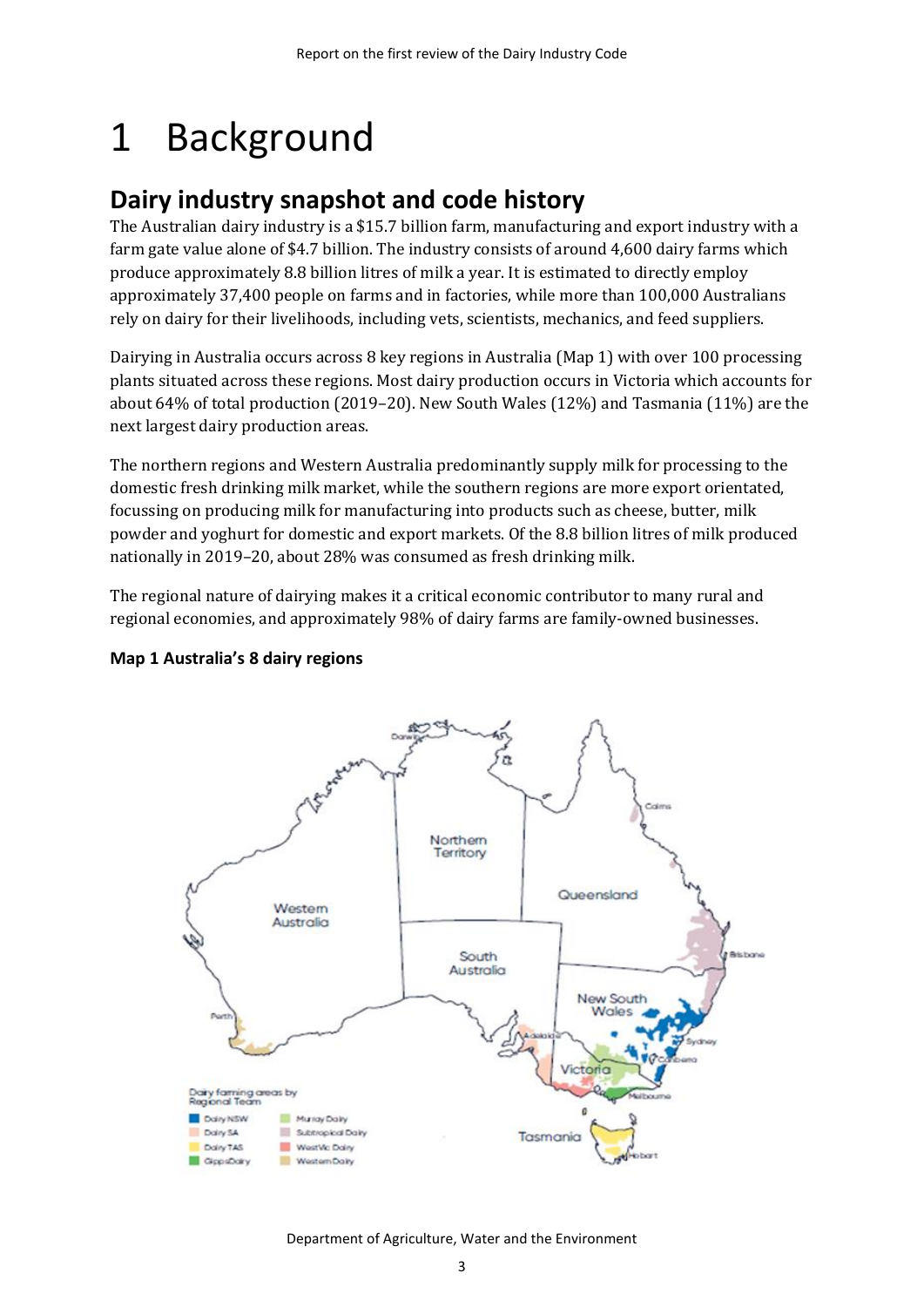In 2015-16, retrospective step-downs in milk prices by Australia's then two largest milk processors had wide-ranging implications within the industry. Following this, industry came together to develop a voluntary code of conduct to address amongst other things, transparency of milk pricing, bargaining power and sharing of price risk across the supply chain.

On 14 September 2016, the Australian Senate referred an inquiry into the dairy industry to the Senate Economics References Committee and on 27 October 2016, the then Treasurer issued a notice requiring the Australian Competition and Consumer Commission (ACCC) to hold an inquiry into the competitiveness of prices, trading practices and the supply chain in the Australian dairy industry.

The ACCC found significant imbalances in bargaining power at each level of the dairy supply chain. It identified that the voluntary code that had been established by industry in 2017 was insufficient to address market failures and required strengthening in a number of areas. The establishment of a mandatory code for dairy was a recommendation of the ACCC's 2018 Dairy Inquiry Final Report.

The Department of Agriculture, Water and the Environment held extensive consultation with dairy farmers, processors and peak industry bodies on the issues identified in the ACCC's report. This included consultation on policy options that would address the market failures, and options to improve transparency and trust between farmers and processors. Following consultations, including an exposure draft consultation period in late 2019, the Code was introduced, coming into effect on 1 January 2020.

The Code is a mandatory industry code, prescribed under section 51AE of the *Competition and Consumer Act 2010*.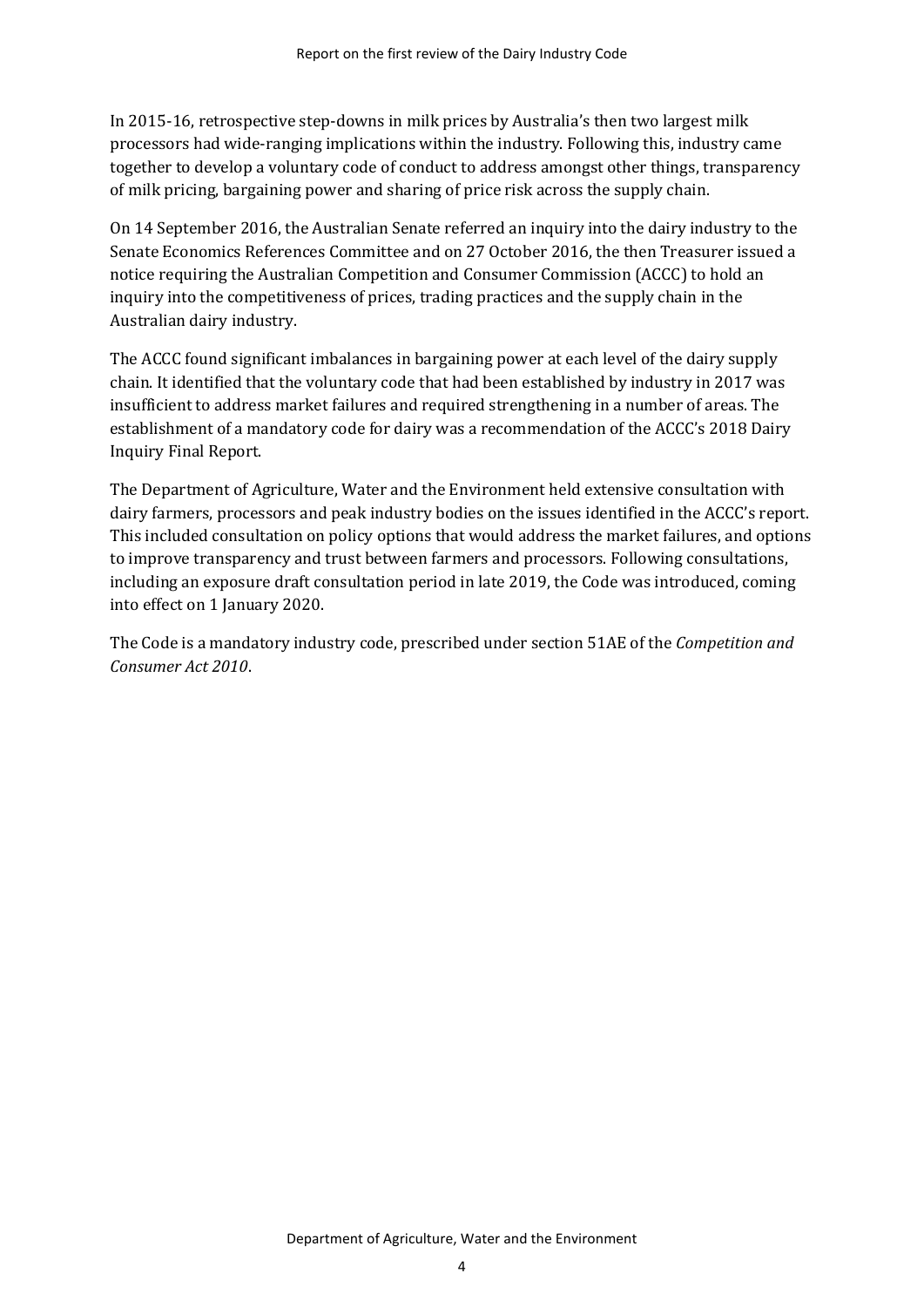## <span id="page-7-0"></span>2 Code review

Under the Code, the Agriculture Minister was required to undertake a review of the Code on or after 1 January 2021. The review was required to assess the role, impact and operation of the Code.

On 25 May 2021, the Minister for Agriculture and Northern Australia, the Hon David Littleproud MP, announced the commencement of the first review of the Code to ensure that the requirements and responsibilities under the Code are operating as intended.

The department managed the review process on behalf of the Minister for Agriculture and Northern Australia and prepared a draft review report for the minister's consideration. As required under the Code, the minister is required to provide a copy of the review report to the Treasurer by 31 December 2021, as the minister administering section 51AE of the *Competition and Consumer Act 2010*.

A second review of the Code is required to be undertaken on or after 1 January 2023.

### <span id="page-7-1"></span>**Review terms of reference**

Under clause 6 of the Code, the first review was required to assess the role, impact and operation of the Code. The review's terms of reference, approved by the Minister for Agriculture and Northern Australia, stipulated it would:

- examine the effectiveness of the Code in meeting its purpose, including improving market transparency and addressing the perceived market failure in the dairy industry due to an imbalance in bargaining power and information asymmetry in farmer-processor relationships
- examine the role, impact and operation of the Code in relation to milk supply agreements entered into before 1 January 2020
- consider any further issues to improve the operation of the Code.

The terms of reference for the review are purposefully broad to enable stakeholders to raise any matters that they feel are relevant to the effective operation of the Code.

### <span id="page-7-2"></span>**Review consultation**

The public submission period for the review commenced on 5 July and closed on 29 August 2021. This timeframe included an extension to the public submission period for the review to accommodate the potential impacts of the COVID-19 lockdowns across the country.

In addition to a public consultation process, the department established the Dairy Code Review Reference Group (DCRRG), comprised of key dairy industry stakeholders and an ACCC observer to assist with the review process.

The DCRRG was representative of the 8 dairy regions and included key producer and processor stakeholders. The department chaired 6 meetings of the DCRRG between June and September 2021.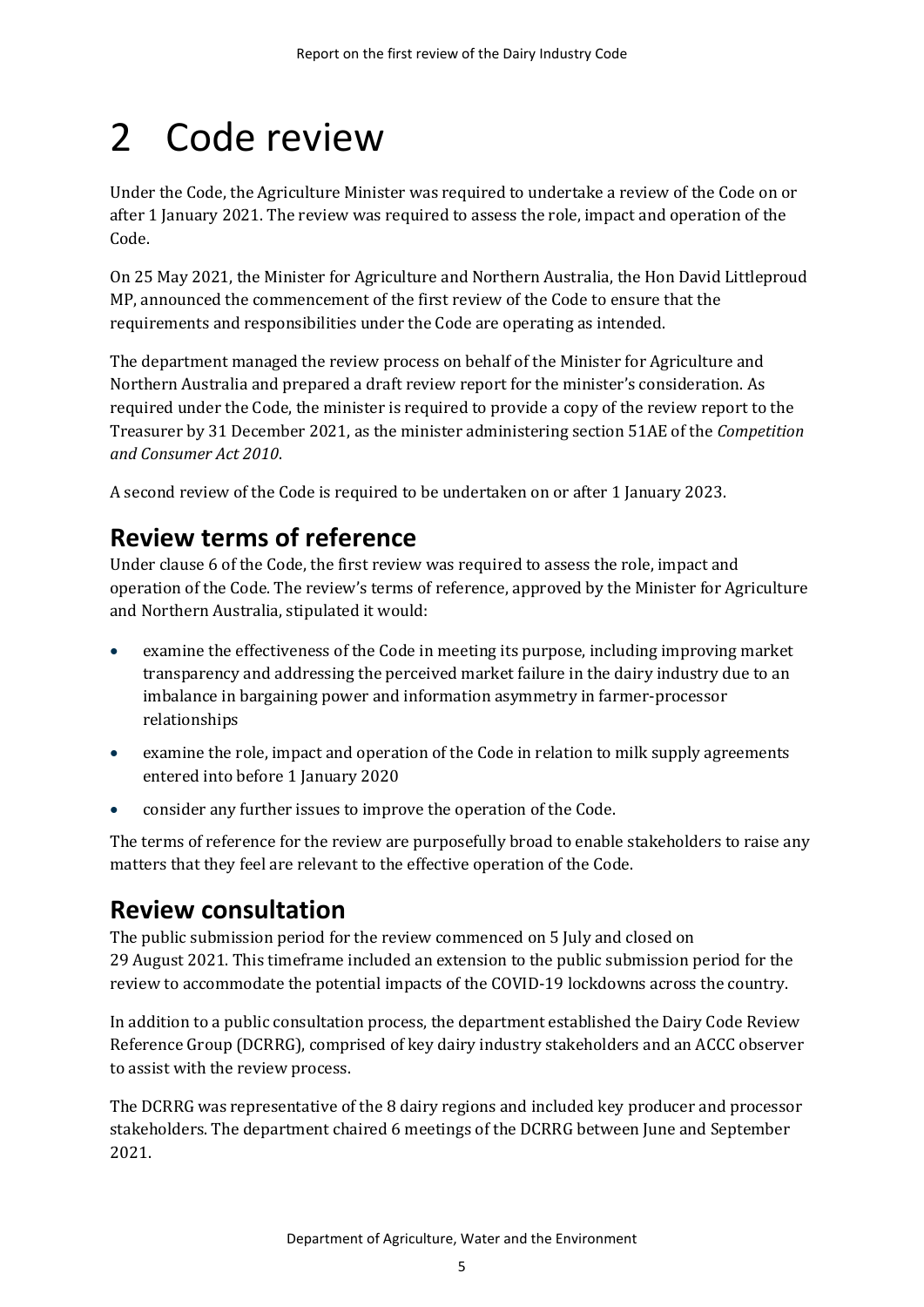The DCRRG provided industry the opportunity to:

- Participate in consultation
- Support dissemination of information about the review
- Encourage their constituents to engage with and lodge submissions to the review
- Discuss and provide commentary on the results of public consultation
- Provide other contributions as requested by the Chair.

### <span id="page-8-0"></span>**Review inputs**

The department established a Have Your Say page to provide stakeholders with information on the review and make written submissions. The department analysed the submissions in preparing a report for the minister.

The department received 28 submissions. As part of the review's submission process, it was a requirement to clarify whether a submission agreed to be published on the department's website. Those submission that agreed to be published are available on the review's Have Your Say page at [haveyoursay.awe.gov.au/dairy-code-of-conduct-review.](https://haveyoursay.awe.gov.au/dairy-code-of-conduct-review)

Existing material was also considered in the review process, including the outcome of the ACCC's *Initial observations on compliance with the Dairy Code* and the Senate Inquiry into the *Performance of Australia's dairy industry and the profitability of Australian dairy farmers since deregulation in 2000*.

### <span id="page-8-1"></span>**Review method**

All information and comments made in submissions were considered in developing the review's report. Additional consultation was undertaken with the DCRRG to identify potential risks, and to determine the scale of industry support and/or concern with issues, as well as seeking opinions on potential solutions.

Issues were considered based on a variety of factors, including:

- whether the issue is within scope of the Terms of Reference
- whether it is an issue resolvable by industry without amendments to the Code
- whether there is enough information to determine an appropriate outcome
- cost/benefit of potential solutions
- impacts to the supply chain
- degree of regulatory burden
- ability and cost for enforcing compliance
- complexity of undertaking legislative amendments, including time and risk.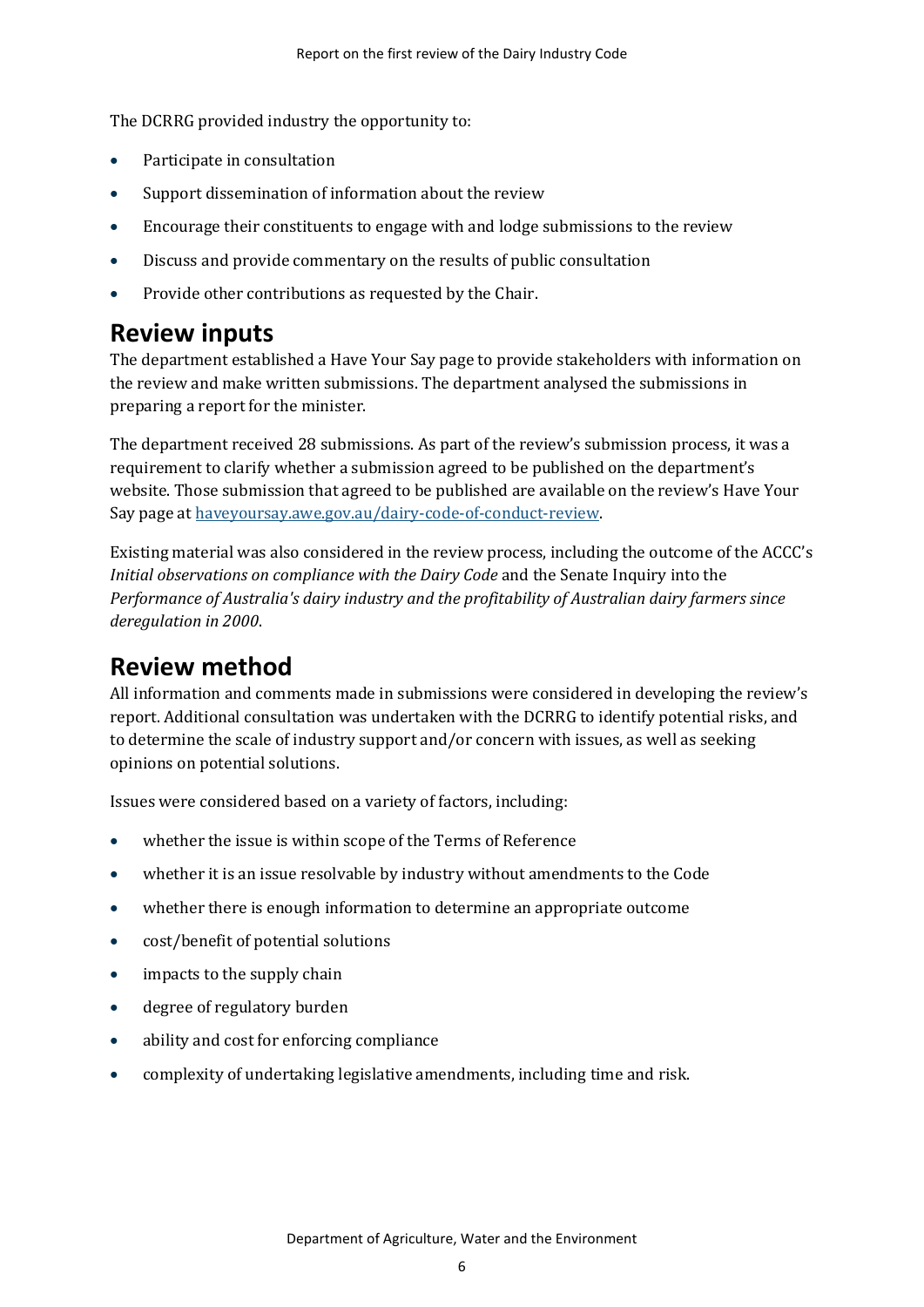In developing the recommendations, the department considered the following options for each issue raised:

- Amendment is required
- Maintain status quo additional evidence is required (e.g. the extent of the issue is not well documented or understood, further data is required)
- Maintain status quo -additional support/communication required (e.g. there may be existing resources that could be better targeted to address the issue)
- Maintain status quo no additional activity required.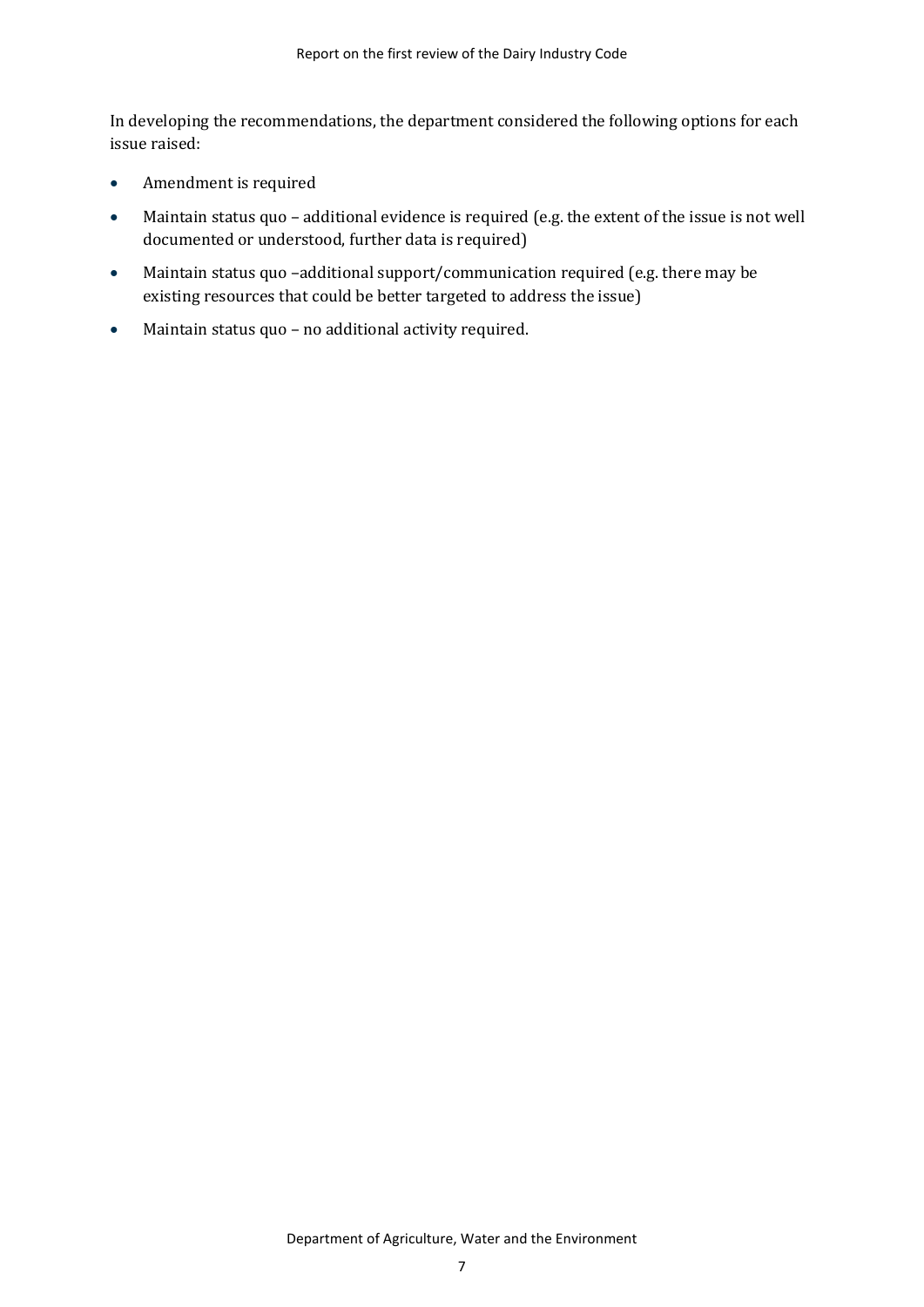## <span id="page-10-0"></span>3 Findings of the review

### <span id="page-10-1"></span>**Purpose of the code**

The Code was introduced to regulate the minimum conduct required in the commercial relationships between farmers and milk processors. It aims to improve the clarity and transparency of trading arrangements between dairy farmers and those buying their milk and establishes dates for key commercial parameters. The Code requires processors and farmers to act in good faith in their dealings with each other and to meet certain minimum requirements in relation to price disclosure and relationship management.

### <span id="page-10-2"></span>**Comments received on the operation of the Code**

In the submissions received, there was general agreement that the Code was doing what it was intended to do and there had been improvements in the trading arrangements and price transparency since its introduction.

*'The Dairy Code has been an effective intervention for protecting dairy farmers from price step downs and rectifying the power imbalance that existed for many years between farmers and processors'* – United Dairyfarmers of Victoria.

*'We are of the view the Dairy Code has resulted in greater uniformity and an improved process in the transactional relationship between dairy farmers and processors, facilitating a feeling of improved cooperation and transparency throughout the dairy industry'* – Australian Dairy Products Federation.

*'The Code has, in the main, been considered successful … it has synchronised and stimulated competition in pricing and market offerings'* – Australian Dairy Farmers.

*'We have formed the considered view that (the Code) provides an outcome for Australian dairy farmers that is the best outcome that dairy farmers have had since deregulation'* – Farmer Power.

While comments received from stakeholders were largely supportive of the Code, suggestions to improve the operation of the Code were raised with varying degrees of urgency and concern.

Issues raised in submissions were diverse, although largely able to be grouped under these themes:

- Milk Supply Agreements (MSAs)
	- − Clarity of definitions, including sign-on payments and contract start dates
	- Provisions around non-exclusive MSAs, including milk volumes and capacity
	- Provisions around multi-year contracts
	- − Duration of the cooling-off period
- Price
	- Standardised metrics for milk prices
	- Flexible pricing models to enable access to hedging systems
	- − Region-specific approaches to milk pricing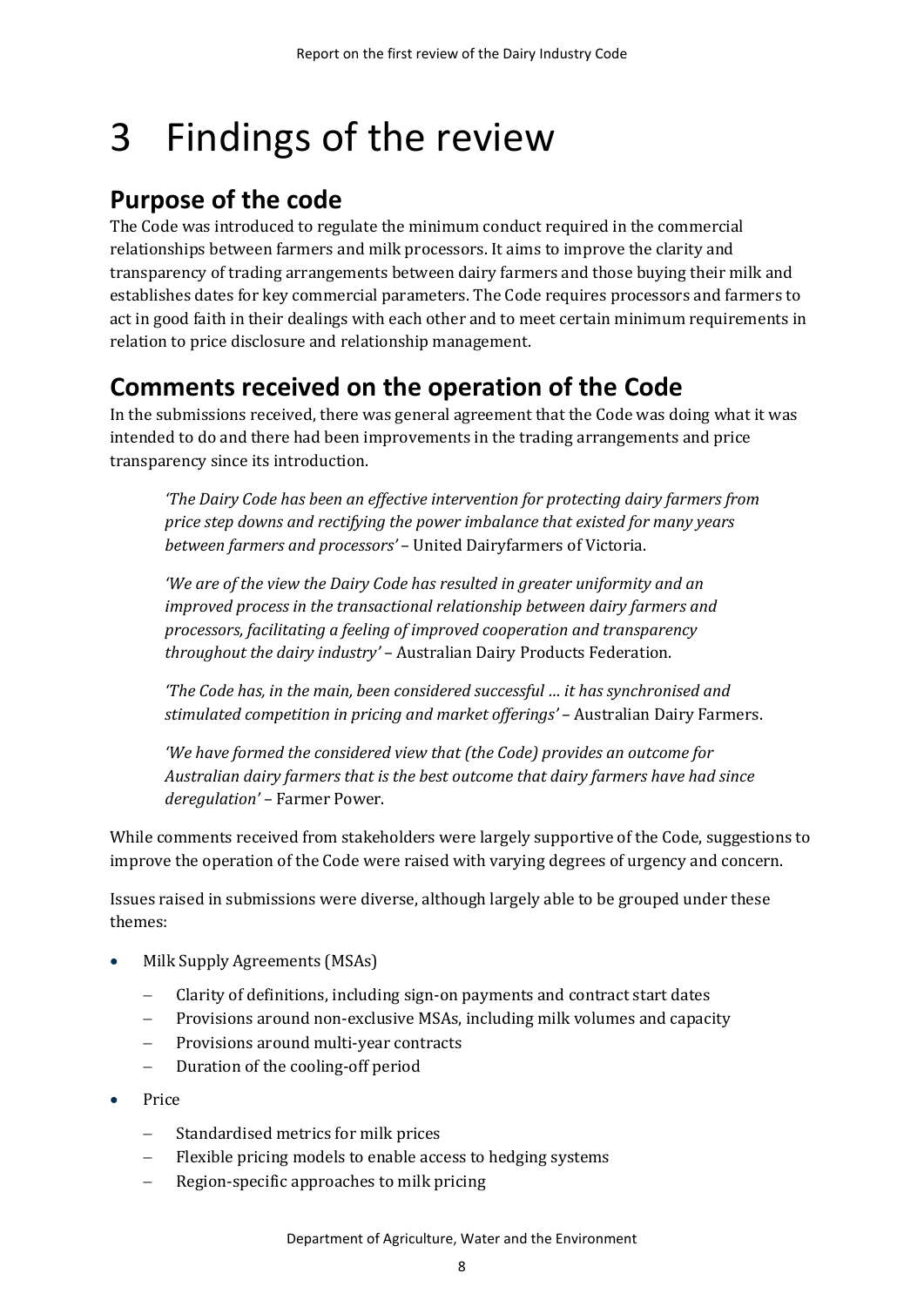- Compliance and enforcement
	- Penalties for non-compliance
	- − Timeliness of enforcement activities
- Cooperatives & collective bargaining groups
	- − Definition of cooperative and collective bargaining groups and their obligations
	- − Negotiations with collective bargaining groups
- Publication
	- Publication of prices on or before 1 June
	- − Publication of variations to an MSA
- Mediation and arbitration
	- − Ability to undertake arbitration
	- Multi-party dispute resolution, timeframes, and cost sharing
	- − Mediator/arbitrator appointments
	- − Compulsory arbitration
- Other
	- − Imbalance of power to negotiate contract conditions
	- Timing of the second review
	- − Scope of the Code to include retailers

### <span id="page-11-0"></span>**Milk Supply Agreements prior to 1 January 2020**

In accordance with the terms of reference, the review examined the role, impact and operation of the Code in relation to milk supply agreements entered into before 1 January 2020. Noting that all MSAs signed prior to 1 January 2020 had 12 months to become code-compliant, and that the transition period had concluded when the review of the Code commenced, the ACCC stated the following in their submission:

The ACCC received a small number of complaints relating to MSAs entered into before the commencement of the Code. These were considered in accordance with its Compliance and Enforcement Policy and the ACCC did not identify any breaches of the Code or the *Competition and Consumer Act 2010 (Cth)* arising from these complaints. The transitional period is now finished, and the ACCC is not aware of any ongoing transitional issues that raise concerns under the laws administered by the ACCC.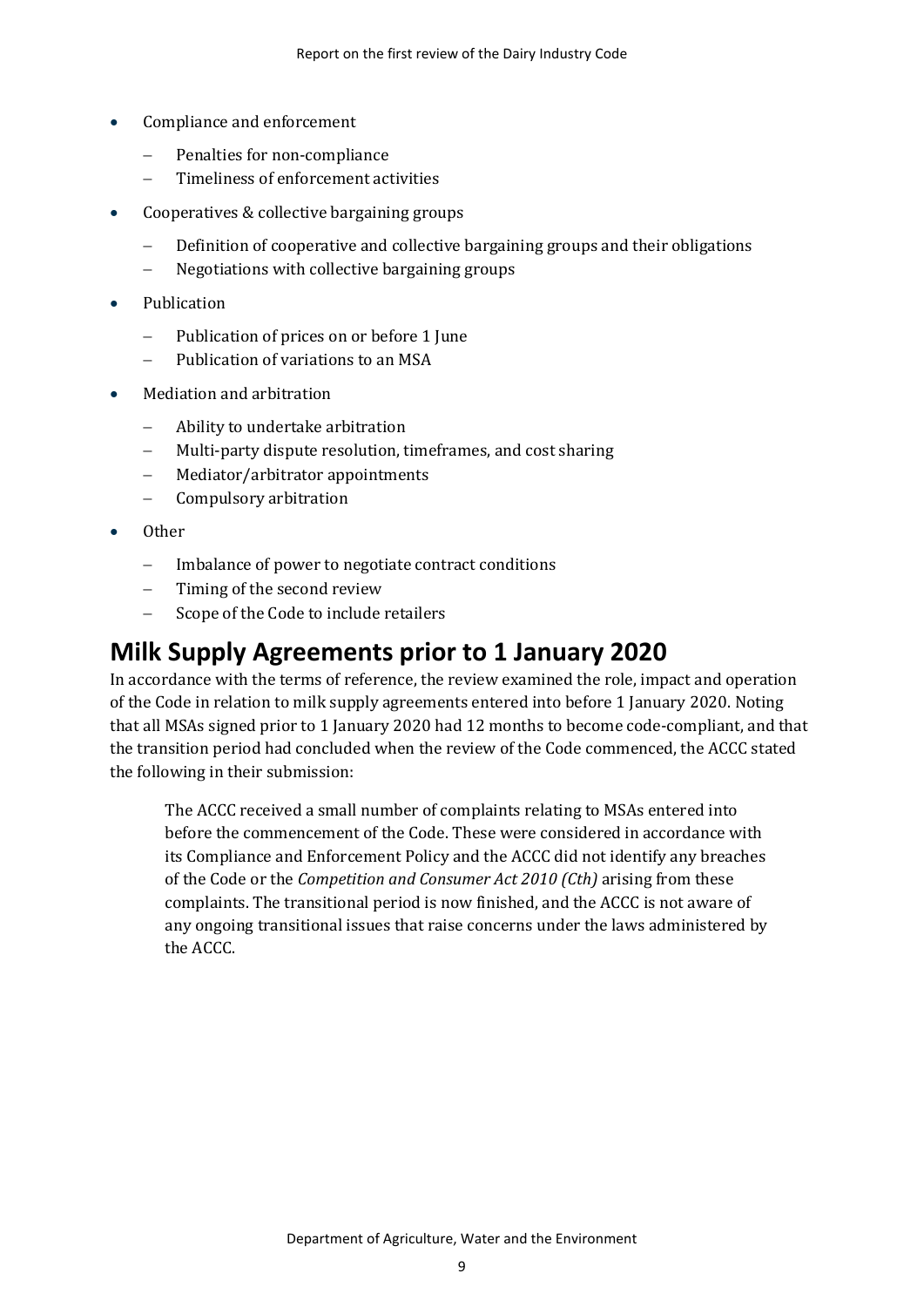## <span id="page-12-0"></span>4 Recommendations

In considering all the information presented, the report concludes that the Code is working as intended. Substantial evidence was presented to the review that supports this position. The recommendations provide an opportunity to enhance the operation of the Code, through amending certain clauses, providing clarity to address any uncertainty or further investigating areas where an agreed solution could not be identified by stakeholders.

While all issues and suggested solutions raised in submissions were considered, not all the issues are addressed within the report's recommendations (for example, the cooling off period and compulsory arbitration). Issues were considered based on a variety of factors including, but not limited to, the level of evidence presented, whether the issue was within the scope of the Terms of Reference, and the regulatory impact of the proposed solution (refer to the Review method).

The absence of a recommendation to an issue raised during consultation does not preclude it being revisited in the Code's second review, scheduled in 2023.

### <span id="page-12-1"></span>**4.1 Recommendation to amend the Code**

The following recommendation is based on industry support, substantial evidence and/or a clear and beneficial outcome by amending the Code.

### **Recommendation 1**

The Code should be amended to:

- a) clarify the definition of 'minimum price' under the Code, to explain that deductions related to milk quality will not contravene the 'minimum price' requirements
- b) allow, where agreed by both parties to an MSA, an exemption from the minimum price requirements for a specified quantity of milk to enable participation in milk pricing markets
- c) confer the roles of mediation and arbitration adviser under the Code to the Australian Small Business and Family Enterprise Ombudsman

### **Clarify definition of minimum price**

The Code defines minimum price (section 5) and requires that a milk supply agreement must clearly specify the minimum price or prices under the agreement (section 26).

The ACCC's submission to the review noted that, when seeking to specify the minimum price payable for milk under an MSA, processors have commonly specified the lowest price payable for standard quality milk, rather than the lowest price payable for the lowest quality milk. The department considers that publishing the lowest price payable for standard quality milk is consistent with the intent of the Code, as this provides a more meaningful indication of what farmers can expect to be paid for their milk if they meet their milk quality obligations.

However, this provision could potentially be read to imply that the minimum price requirement means processors must specify the lowest possible price payable for milk under an MSA,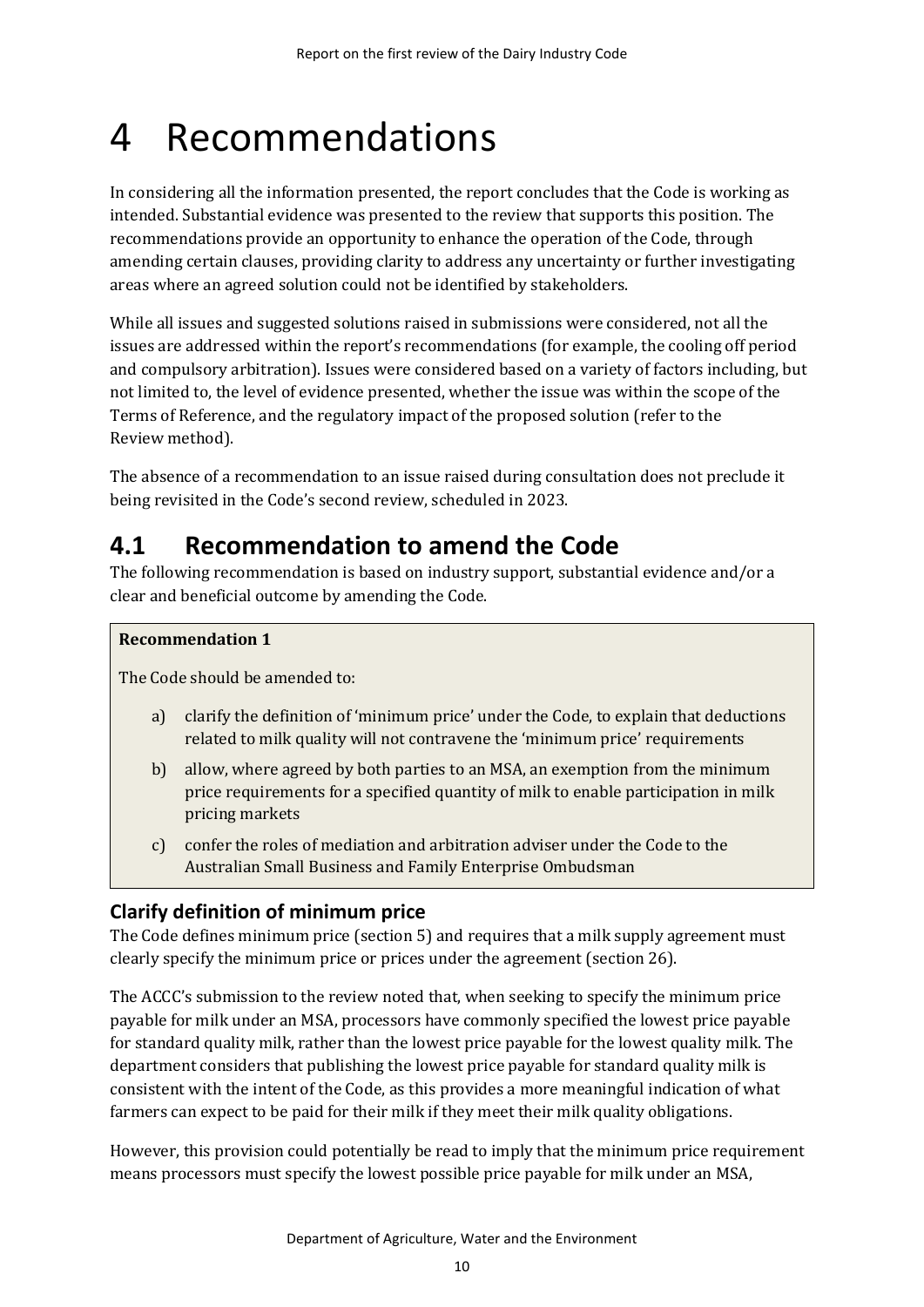including any deductions related to milk quality. If processors were required to publish a minimum price that accounts for lower quality milk, this would reduce published minimum prices, providing less certainty to farmers and allowing processors a greater capacity to stepdown prices without triggering the protections in the Code. The ACCC noted this ambiguity creates challenges in terms of enforcing this provision in a manner that is consistent with the transparency objectives of the Code.

### **Participation in milk pricing markets**

The review received several submissions supporting amending the Code to allow for greater flexibility in pricing mechanisms that would enable a specified quantity of milk to be priced using a pricing mechanism that uses timely, transparent and competitive milk price discovery (such as pricing via physical milk auctions) where parties mutually agree.

Section 38 of the Code – Emerging trading and marketing arrangements – notes the use of a particular type of trading or marketing arrangement does not contravene the Code merely because that type of arrangement is new, emerging or not widely used in the dairy industry. However, the Australian Milk Price Initiative (AMPI) submitted that a key barrier to the development of their model is the requirement in section 26 of the Code for an MSA to specify the minimum price or prices under the agreement. The AMPI stated that the physical price of the hedging milk (i.e., the auction price for the specified volume of milk being sold under this arrangement) must be free to move to the same degree as the financial hedging settlement mechanism so that the two sides of the transaction can converge.

Submissions recommended that farmers and processors be given the option of mutually agreeing to the use of flexible pricing arrangements for a specified volume of milk, which would be exempt from minimum price requirements. Submissions noted that allowing milk to be priced in this way would support the operation of risk management tools, such as price hedging. This would be consistent with the aim of the Dairy Code to retain the flexibility to support ongoing innovation and diverse business models.

Amending the minimum milk pricing requirements will allow, where agreed by both parties to an MSA, an exemption from the minimum price requirements for a specified quantity of milk that is to be priced by way of timely, transparent and competitive milk price discovery mechanisms. Any exemption to the minimum price requirements would not extend to undermine the protections given to farmers by section 26 of the Code in relation to the rest of their milk supply.

### **Role of ASBFEO as providing dispute resolution assistance in the Code**

Some submissions pointed out that the Code does not identify who is to be appointed to the role of mediation/arbitration adviser, making it difficult to determine who is responsible for these roles. Others commented that sections 44 and 45 of the Code clearly states that the Agriculture Minister must appoint mediation and arbitration advisers so this is known.

There was significant commentary and support for the Australian Small Business and Family Enterprise Ombudsman (ASBFEO) to take on the role of the mediation and arbitration adviser under the Code (noting that it currently provides assistance services to the Code's mediation and arbitration adviser).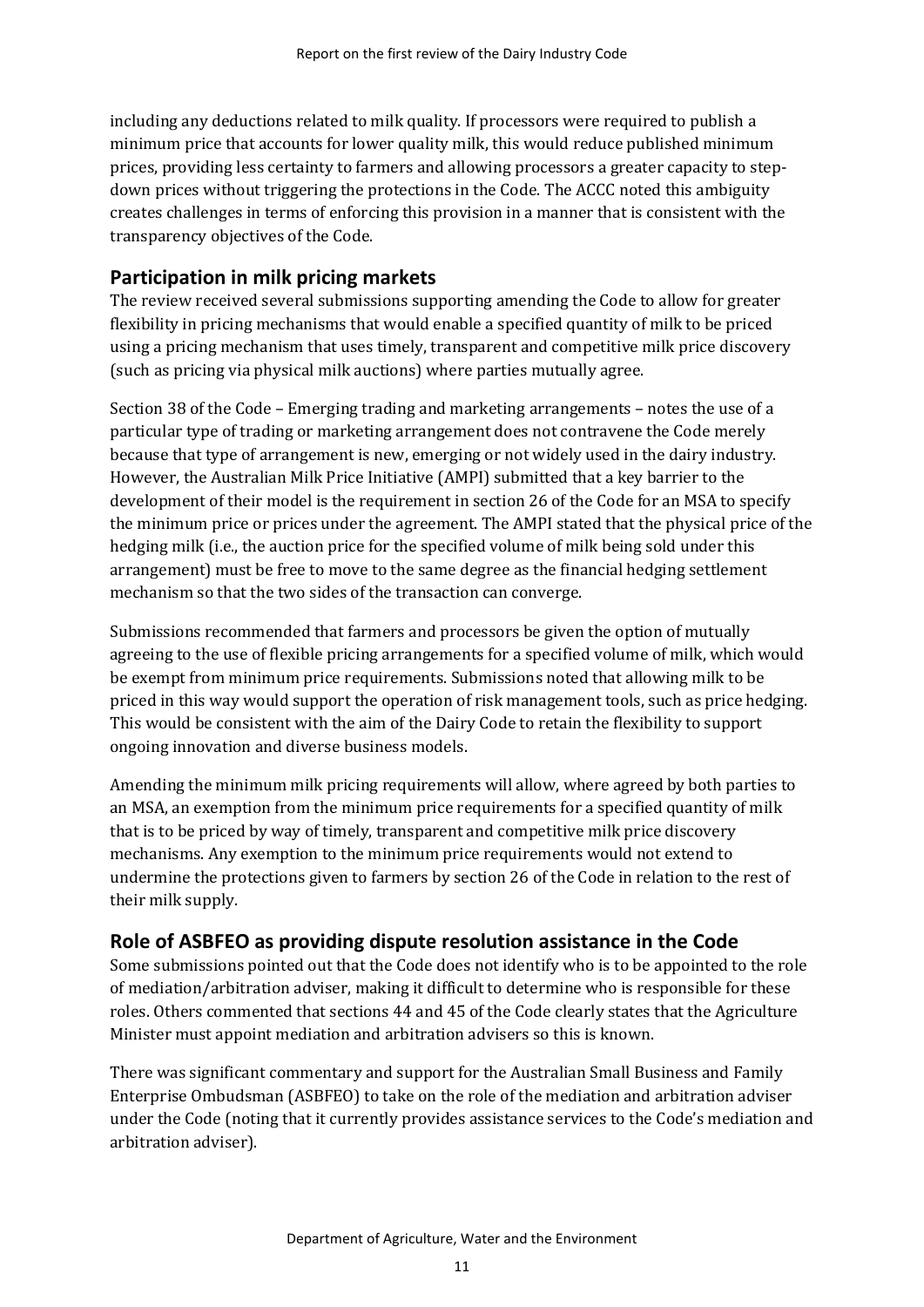Appointing the ASBFEO as responsible for the role previously delivered by the mediation and arbitration adviser in the Code will clarify the dispute resolution pathway and provide greater consistency in procedures across industry codes. The department notes that under recent amendments to the Franchising Code, the ASBFEO undertakes a similar role.

### <span id="page-14-0"></span>**4.2 Recommendation to support the Code's operations**

The following recommendations propose improvements to support the Code's operation without amending the legislative instrument.

#### **Recommendation 2**

To support the operation of the Code, the Australian Government and the ACCC should:

- a) develop additional guidance material to assist compliance with the Code
- b) work with industry stakeholders to continue improvements to price transparency.

#### **Develop guidance material**

Several issues raised in submissions to the review sought more information to clarify the intent of certain provisions in the Code. The review and development of guidance material will assist the effective communication of provisions in the Code and, if required, it will inform the need to amend the legislative instrument in the second review of the Code in 2023.

Stakeholders should be aware that there is a limitation to the guidance that can be provided without further legal definition. Government guidance is of most use where there is ambiguity about how a particular department or regulator will exercise its discretion. Guidance cannot definitively resolve an underlying ambiguity in a legal provision, nor does it bind how third parties must behave under a code (which is relevant to private actions conducted under a code); only judgments of a Court can do that.

Submissions argued that the following topics should be clarified in improved guidance material [\(Table 1\)](#page-14-1).

| <b>Topic</b>                     | <b>Clarification</b>                                                                                                                                                                                                                                                           |  |  |
|----------------------------------|--------------------------------------------------------------------------------------------------------------------------------------------------------------------------------------------------------------------------------------------------------------------------------|--|--|
| Single documents                 | Clarify the scope of 'single document' to address uncertainty raised by<br>stakeholders. For example, clarify whether pricing letters are within the<br>definition of a single document                                                                                        |  |  |
| Cooperatives                     | Provide further guidance on the definition of a cooperative and clarify<br>their concessions under the Code. Given a cooperative may enter into an<br>open-ended supply agreement with their members, clear parameters are<br>sought on eligibility of these concessions       |  |  |
| Collective<br>bargaining group   | Clarify any concessions and requirements specific to collective bargaining<br>groups that engage with the Code                                                                                                                                                                 |  |  |
| Termination<br>(material breach) | Provide further guidance and examples of what would constitute a<br>'material breach'. While processors can address conditions through<br>contractual terms, further clarification is sought on the types of breaches<br>that activates an express termination right in an MSA |  |  |

<span id="page-14-1"></span>

|  |  | Table 1 Topics for review and development of guidance material |  |  |
|--|--|----------------------------------------------------------------|--|--|
|--|--|----------------------------------------------------------------|--|--|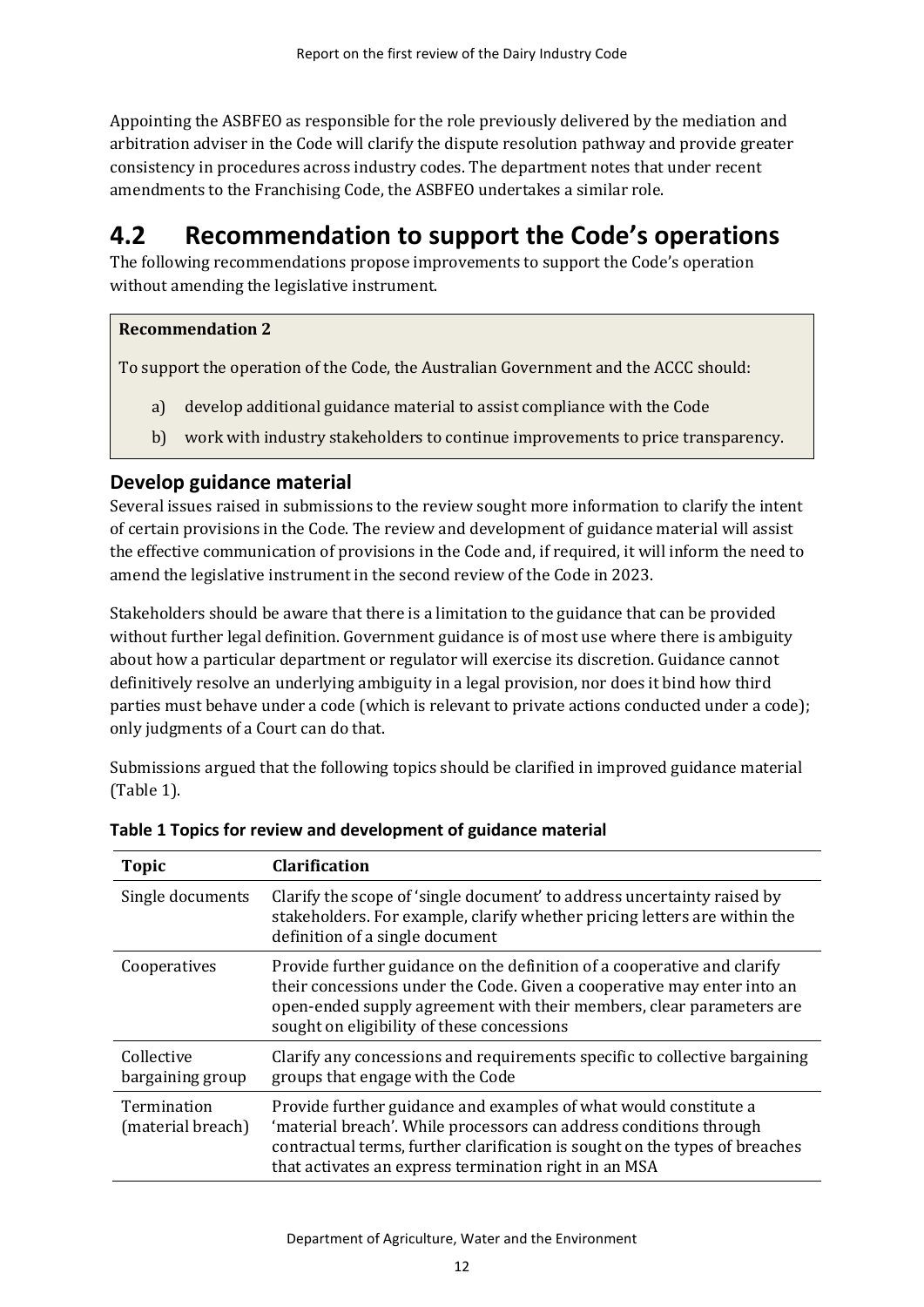| <b>Topic</b>         | <b>Clarification</b>                                                                                                                                                     |  |  |
|----------------------|--------------------------------------------------------------------------------------------------------------------------------------------------------------------------|--|--|
| Loyalty payments     | Clarify conditions for loyalty payments to address uncertainty about the<br>application of loyalty payments, including how the pro-rata period is<br>defined and applied |  |  |
| <b>Unsigned MSAs</b> | Clarify conditions for milk supply and collection in circumstances where<br>an MSA is not signed or a detailed unwritten agreement has not been<br>arranged              |  |  |
| Price variation      | Clarify milk pricing variations in multi-year contracts, in particular<br>minimum pricing requirements during the term of the MSA                                        |  |  |

#### **Improve price transparency**

Under section 12(2), the Code requires processors to publish a standard form agreement and minimum price or prices by the publishing deadline to enable farmers to compare prices and contractual conditions. This is to ensure farmers have access to reliable pricing signals to inform their business decisions before the commencement of a dairy season. While this section has improved transparency in the industry, submissions said more could be done to improve the transparency of the terms offered by processors.

General feedback from farmers and farming representatives is that there is a need for greater clarity on the total milk price a farmer will receive, and that pricing information should be readily available in a convenient format.

Although the Code requires processors to 'clearly specify' the minimum price in the MSA, the ACCC noted processors have specified the minimum price with varying degrees of clarity. For example, some processors specify the minimum price up front in a 'key terms' section of the document, or an appendix to the document. Others specify the minimum price in the body of the MSA. Queensland Dairyfarmers' Organisation noted similarly inconsistent practices that prevented farmers from easily comparing MSAs.

Another issue raised in submissions is that opening prices announced are not accurately representative of the expected price an individual farm receives. These comments were particularly critical on the use of a 'weighted average price', with several submissions claiming the calculation was skewed by large dairy farms that misrepresented the true price many smaller farmers would be expected to receive in the region.

There is an opportunity for industry and government to work together to improve the way pricing information is presented through MSAs and other industry tools, and to enhance communication and education about the pricing information available to producers.

### <span id="page-15-0"></span>**4.3 Issues for further consideration**

A number of submissions noted the short time the Code has been in operation, which makes it difficult to draw definitive conclusions about the value of amending certain clauses at this point in time. Such matters would be best addressed through gathering further information, developing proposals for potential reform, and consulting with stakeholders in lead up to the 2023 review of the Code. There is a legitimate opportunity to improve the Code's operation through addressing the issues raised in submissions, but more work is required to develop the best response, particularly where amendments to the Code may be required.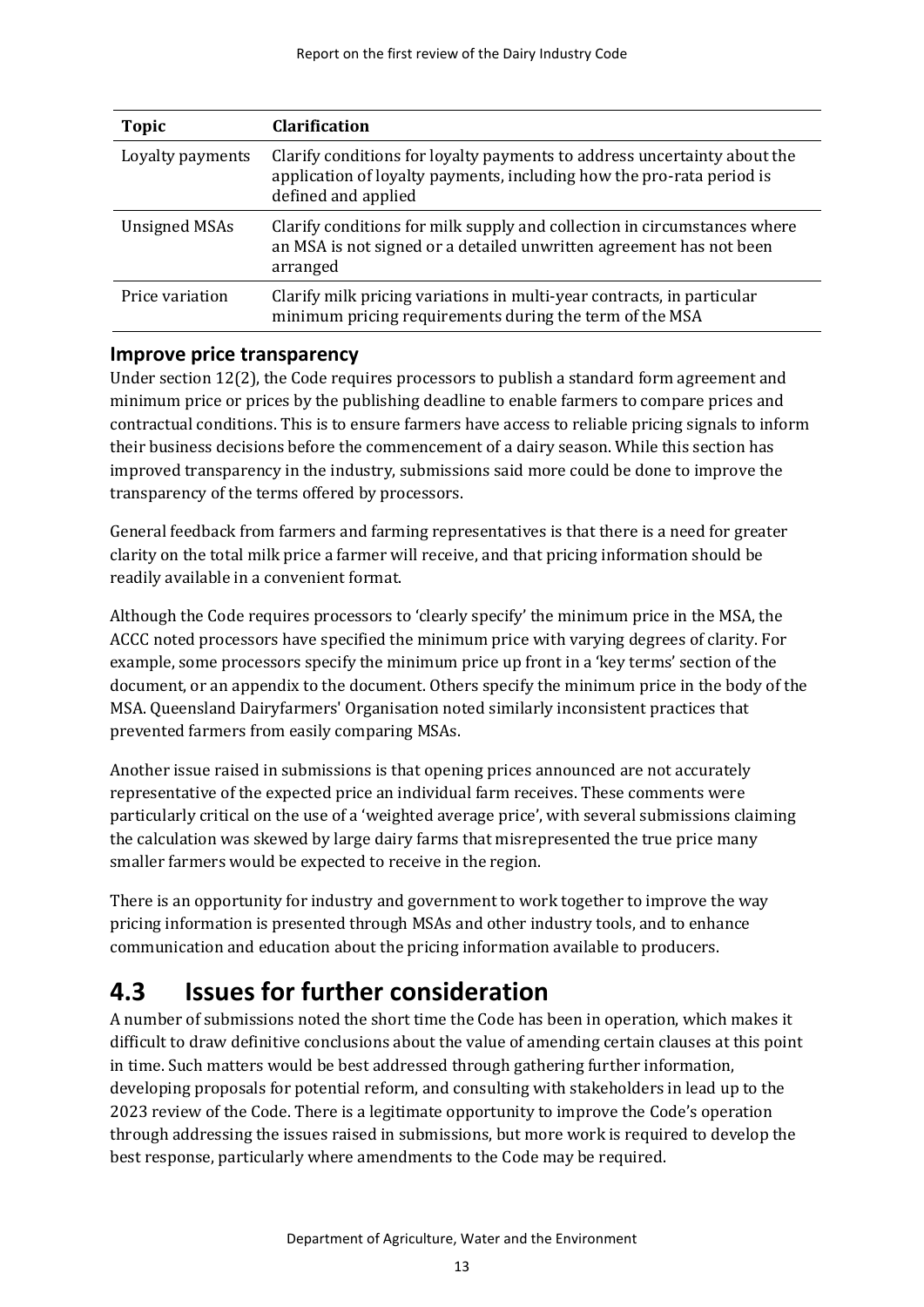#### **Recommendation 3**

The Australian Government and industry stakeholders should investigate and gather further evidence to determine suitable solutions to:

- a) Extensions of 3-year contracts
- b) Small business definition and exemptions
- c) MSA variation requirements
- d) Non-exclusive contract arrangements
- e) Multi-year contracts
- f) Multi-party dispute resolution and arbitration

### **Extensions of 3-year contracts**

Section 36 allows a farmer with a MSA longer than 3 years to postpone the end of the supply period by 12 months. This avoids the situation where farmers are without a buyer for their milk and may subsequently be forced to quit dairy farming in some circumstances.

According to a number of submissions, a consequence of section 36 is that it deters some processors from offering 3-year MSAs due to the potential for a farmer to extend the contract price for an extra year beyond an existing MSA. Longer term contracts are important for security of supply in the domestic fresh milk markets, particularly for farmers in WA and northern Queensland, so this disincentive may act to the detriment of farmers. According to submissions, section 36 also poses risks and uncertainty for processors. The ADPF noted that the unplanned collection of milk for another year extends the risk throughout the processor's business and could adversely affect the processor and their remaining milk suppliers. For example, a company with multiple contracts greater than 25 million litres could have significant effects on the business if these contracts were extended and required the processor to accept a substantial volume of milk in excess of the anticipated contracted supply.

While there was broad support in submissions to amend section 36 of the Code, the proposed amendments diverged based on the perceived risk posed to stakeholders in the supply chain. The department recognises the potential risk may deter processors from offering 3-year contracts. However, until there is an adequate solution for managing extensions of 3-year contracts, section 36 should maintain a degree of security for those circumstances where protections are needed.

#### **Small business definition and exemptions**

Under section 8 the Code, milk processors that are small business entities (meaning a business with an annual turnover of less than \$10 million) are exempt from most of the Code's requirements, with the exception of the requirement to deal with farmers in good faith.

In its submission, the ACCC noted that there are several processors that deal with as few as one farmer but do not qualify for the small business exemption. The ACCC considered the Code's requirements for these smaller processors to publish their standard form MSAs may pose an unnecessary administrative burden.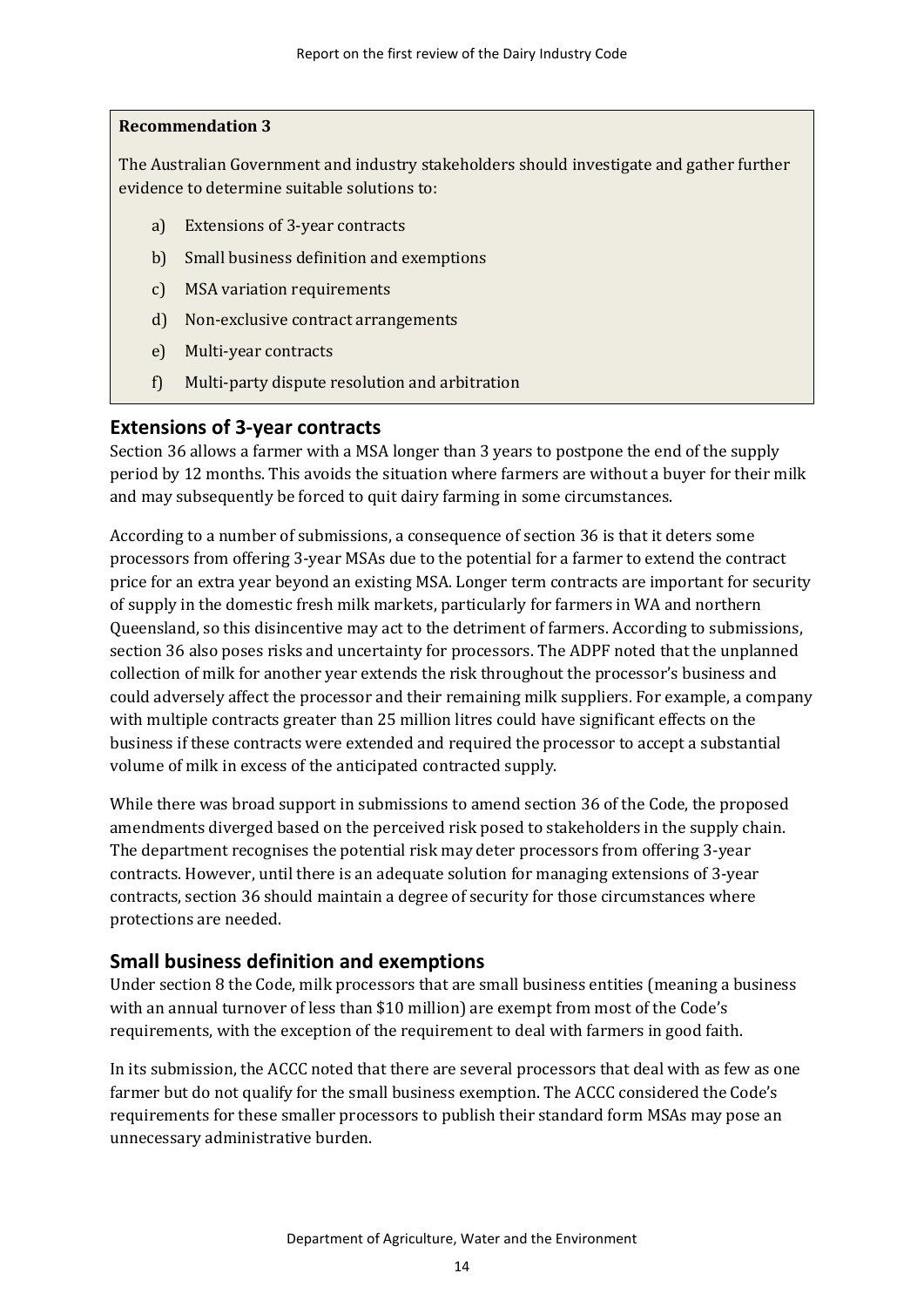While there are benefits in reducing regulatory oversight of low-risk factions, further evidence is needed to assess and determine the potential impact of imposing additional exemptions. Accordingly, section 12 (and related sections) should remain unchanged until a further assessment of the regulatory burden of the Code on smaller processors is undertaken.

### **MSA variation requirements**

Section 12(6) of the Code prohibits a processor from varying or removing an MSA from their website after the publication deadline and before the end of the financial year to which it applies. Where multiple changes occur, particularly in relation to price increases, this can result in numerous MSAs being published and maintained on a processor's website.

Currently, processors are required to redraft and send out MSA variations in writing, including for any increase in the minimum milk price. Submissions noted that many of these variations concerning price rises were inconsequential or advantageous to farmers, therefore not providing any commercial risk. According to the Australian Dairy Products Federation (ADPF), variation of an MSA requires negotiation and written permission from the farmer, which imposes onerous and costly processes for all parties involved. This means that frequent variations based on an increase to the milk price can present an administrative burden to both processors and farmers. On the other hand, it is critical that all parties to an agreement have an accurate written record of the agreement.

There is an opportunity to review the variation requirements under section 12 (and related sections) of the Code, with an objective to remove any unnecessary administrative burden while maintaining appropriate protections for producers.

#### **Non-exclusive contract arrangements**

The Code outlines arrangements for offering non-exclusive MSAs. Submissions from both processors and dairy farmer representatives indicated that the management of and provisions for non-exclusive MSAs are not meeting industry needs.

Farmers raised concerns about the significant price reductions that were being applied to nonexclusive supply contracts, making them economically unviable. From the perspective of the farmers, these could not be considered as genuine offers. Submissions noted that some nonexclusive contracts may effectively be exclusive depending on the total volume capacity of the farmer and the total volume to be supplied to the processor. The ACCC (2020a) made similar comments in their report:

'non-exclusive MSAs should be truly non-exclusive so that farmers are not in practice prevented from supplying milk to any other processors. For example, the ACCC considers MSAs containing a minimum volume clause may not be a non-exclusive MSA if the minimum volume clause results in the farmer not being expected to have the capacity to supply another party'.

Australian Dairy Farmers (ADF) raised similar issue about non-exclusive supply contracts being offered on a percentage rather than volume basis, which can be difficult to interpret and can change during the operation of the contract if the farmer increases or decreases their milk production. This was also raised in the Senate Inquiry into the Performance of Australia's dairy industry and the profitability of Australian dairy farmers since deregulation in 2000. Additionally, processors submitted that the requirement to offer non-exclusive contracts may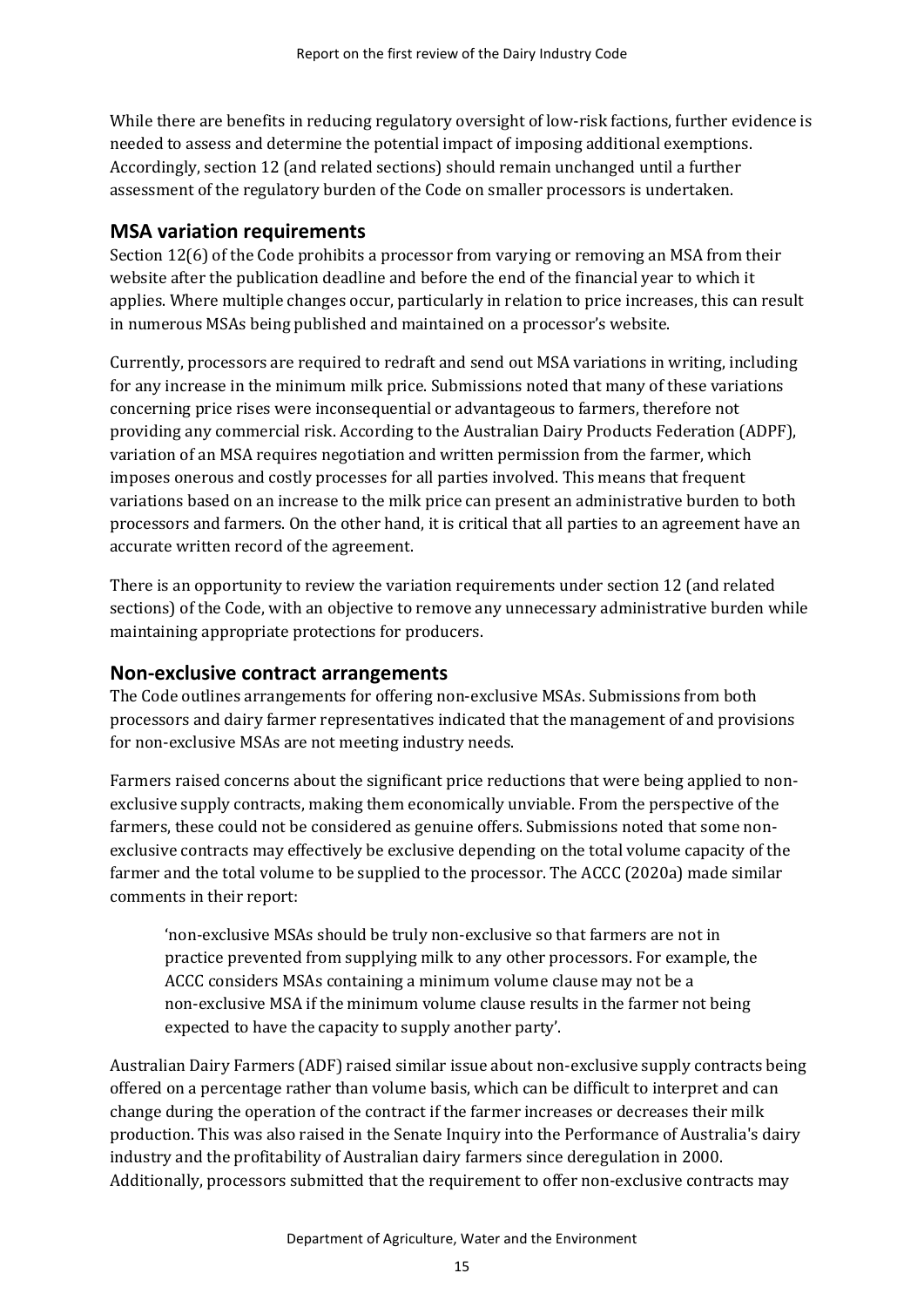pose commercial inefficiencies and administrative costs for processors, as well as limit their ability to manage business activities.

While it is not the role of the Code to ensure particular types of contracts are used, it is evident that some of the arrangements for non-exclusive supply could be improved to ensure that nonexclusive contracts remain a viable and appropriately regulated contractual option for processors and producers.

### **Minimum pricing requirements in multi-year contracts**

Section 26 requires processors to set minimum prices for the duration of an MSA, including multi-year MSAs. The provision to clearly specify the minimum price in multi-year MSAs can provide contractual certainty over prices and supply within a contract period that benefits both dairy farmers and processors.

However, during public consultation, some submissions that indicated the minimum pricing requirements in multi-year MSAs posed uncertainty that deterred processors from offering such contracts, while other submissions indicated that prices offered beyond the first year were too conservative. Noting these risks were considered before the Code commenced (ACCC, 2018), further investigation into the minimum pricing requirements for multi-year arrangement should be undertaken to ensure that the Code is achieving the right balance between offering minimum price protections to farmers, while providing enough pricing flexibility in multi-year contracts that is acceptable to both farmers and processors.

### **Multi-party dispute resolution**

Subdivision F of the Code outlines requirements for dispute resolution between producers and processors. Submissions noted the potential benefit of having a multi-party dispute resolution process for dairy farmers with the same complaint against a single processor. The Code is silent on whether parties with the same issue may enter dispute resolution together.

The Franchising Code has recently been amended to include new provisions regarding multiparty dispute resolution processes. Under the Franchising Code: if multiple franchisees have similar disputes with a single franchisor, they can seek to resolve their disputes together. This can take place either by agreement with the franchisor, by request of the ASBFEO, or by referral to an alternative dispute resolution practitioner. When deciding whether to do so, franchisees are allowed to discuss their disputes with each other even if there are any confidentiality obligations in their agreements. This applies to franchise agreements that are entered into, extended or renewed from July 2021.

There is merit in exploring a similar arrangement under the Code to provide a more efficient, process to achieve a resolution. However, further investigation is required to explore the specific requirements of a multi-party dispute resolution arrangements for the dairy industry and review the effectiveness of the new provisions under the Franchising Code.